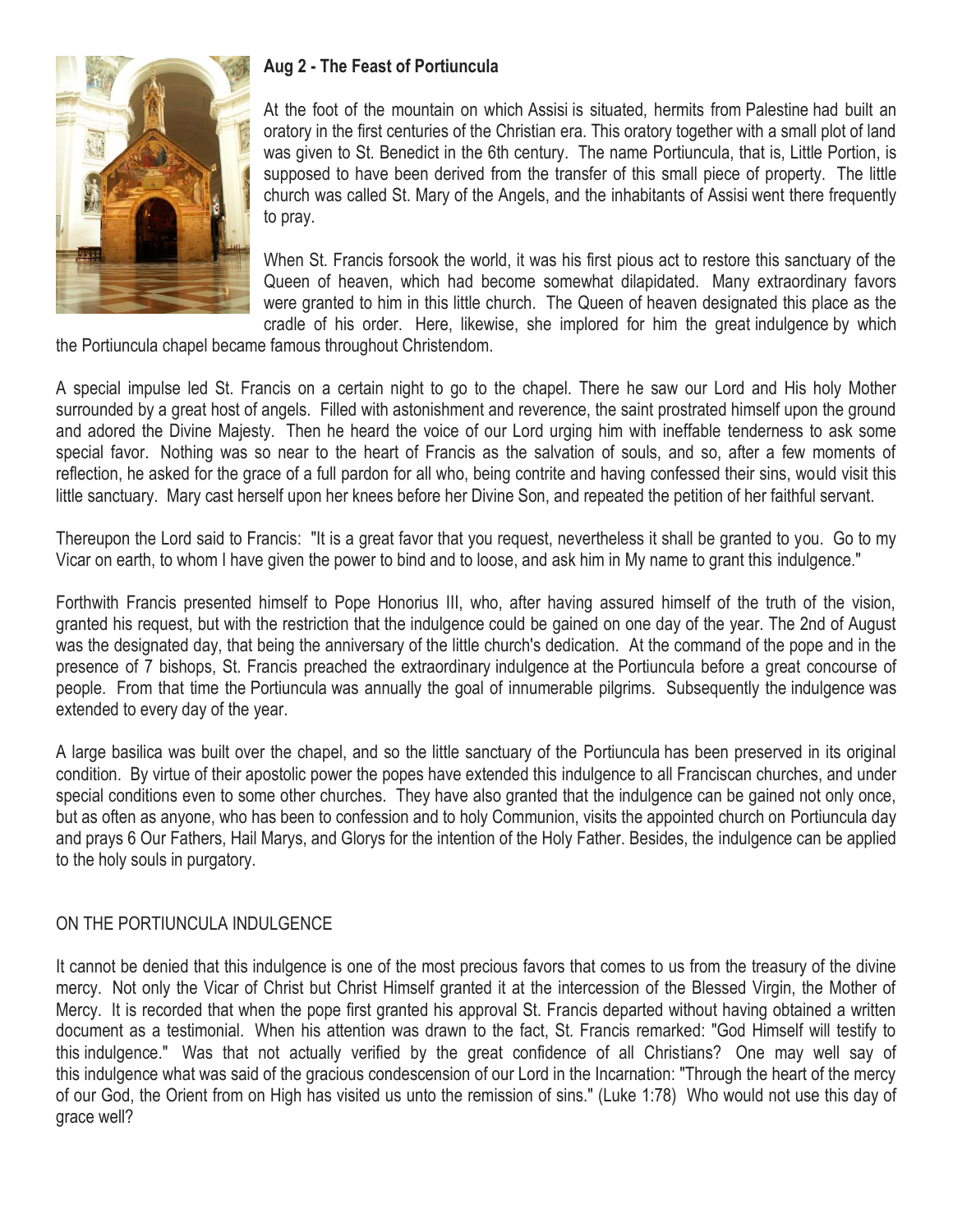Consider how extraordinary are the graces of the Portiuncula indulgence. If we have contritely confessed our sins and gone to holy Communion, we can gain this indulgence as often as we visit the designated church and pray the 6 Our Fathers, Hail Marys, and Glorys for the intention of the pope. If we have gained the indulgence and leave the church, we can re-enter and gain it again. In the event that we have really gained the plenary indulgence so that there remains no further punishment to be remitted, we can help the holy souls each succeeding time if we apply the indulgence to them. How many souls may be waiting for this day, to be aided by your charity and mercy. Shall their trust in you be in vain?

Consider that the effects of the Portiuncula indulgence depend on the disposition of him who sets out to gain it. It was the spirit of penance and of trust in God that made St. Francis worthy of obtaining this indulgence. His entire life was one continuous act of penance, and when this great grace was granted to him, our Lord and His Blessed Mother, and a great number of angels appeared to him: this increased his confidence still more. With a similar disposition of mind and heart you will assuredly share the benefit of the indulgence. Awaken in yourself the true spirit of penance and of great confidence, so that our Lord may also say to you: "Go, and as you have believed, so be it done to you." (Matt 8:13)

#### PRAYER OF THE CHURCH

O GOD, WHO DOST PERMIT US ANNUALLY TO CELEBRATE ANEW THE DEDICATION DAY OF THY TEMPLE, AND DOST GRANT THAT WE MAY ATTEND THE SACRED MYSTERIES IN GOOD HEALTH, HEAR THE PRAYERS OF THY PEOPLE AND GRANT THAT EVERYONE WHO ENTERS THIS CHURCH TO ASK GRACES FOR HIMSELF, MAY REJOICE IN THE COMPLETE ANSWER TO HIS PRAYERS. THROUGH CHRIST OUR LORD. AMEN.

from THE FRANCISCAN BOOK OF SAINTS edited by Marion Habig, ofm Copyright 1959 Franciscan Herald Press Used with written permission from the publisher

# *PORTIUNCULA INDULGENCE*

*"THE PARDON OF ASSISI"*

The *Portiuncula Indulgence* is also called the "Pardon of Assisi." It commemorates the **indulgence** obtained by Francis on the occasion of the official approval of his Rule from Pope Honorius III. The Holy Father approved the plenary*Portiuncula Indulgence* for all pilgrims who would go and pray for the souls in Purgatory and recite an Our Father, the Apostles Creed, and another prayer such as the *Hail Mary* for the intentions of the Sovereign Pontiff.

The stipulation was that they had to kneel in the small stone chapel known as*Portiuncula* inside the cavernous Saint Mary of the Angels Basilica at the base of the hill below Assisi. There they would receive a Plenary **Indulgence** if performed between midday of August 1 through August 2. Needless to say, countless pilgrims swarm into Assisi during this day and a half period to merit the indulgence. Partly because of that, the Church has since extended this**indulgence** to those who pray in other Franciscan churches and parish churches.

The **indulgence** is good once each day with the conditions being that the penitent must be in the state of grace after having made a good Confession and receive Holy Communion within a day and a half of visiting the eligible church or chapel. On the first of May in 1939 Pope Pius XII extended the privilege to any pastor, with his bishop's permission and approval, to apply to the *Sacred Penitentiary* to allow the *Portiuncula Indulgence* in their parish. Many have responded where today there are countless churches and chapels where one can receive this plenary indulgence.

(sources: *Assisi Art and History in the Centuries*, Edizioni Plurigraf;*Catholic Almanac*, Our Sunday Visitor, Publisher; *Catholic Encyclopedia*, Thomas Nelson Publishers).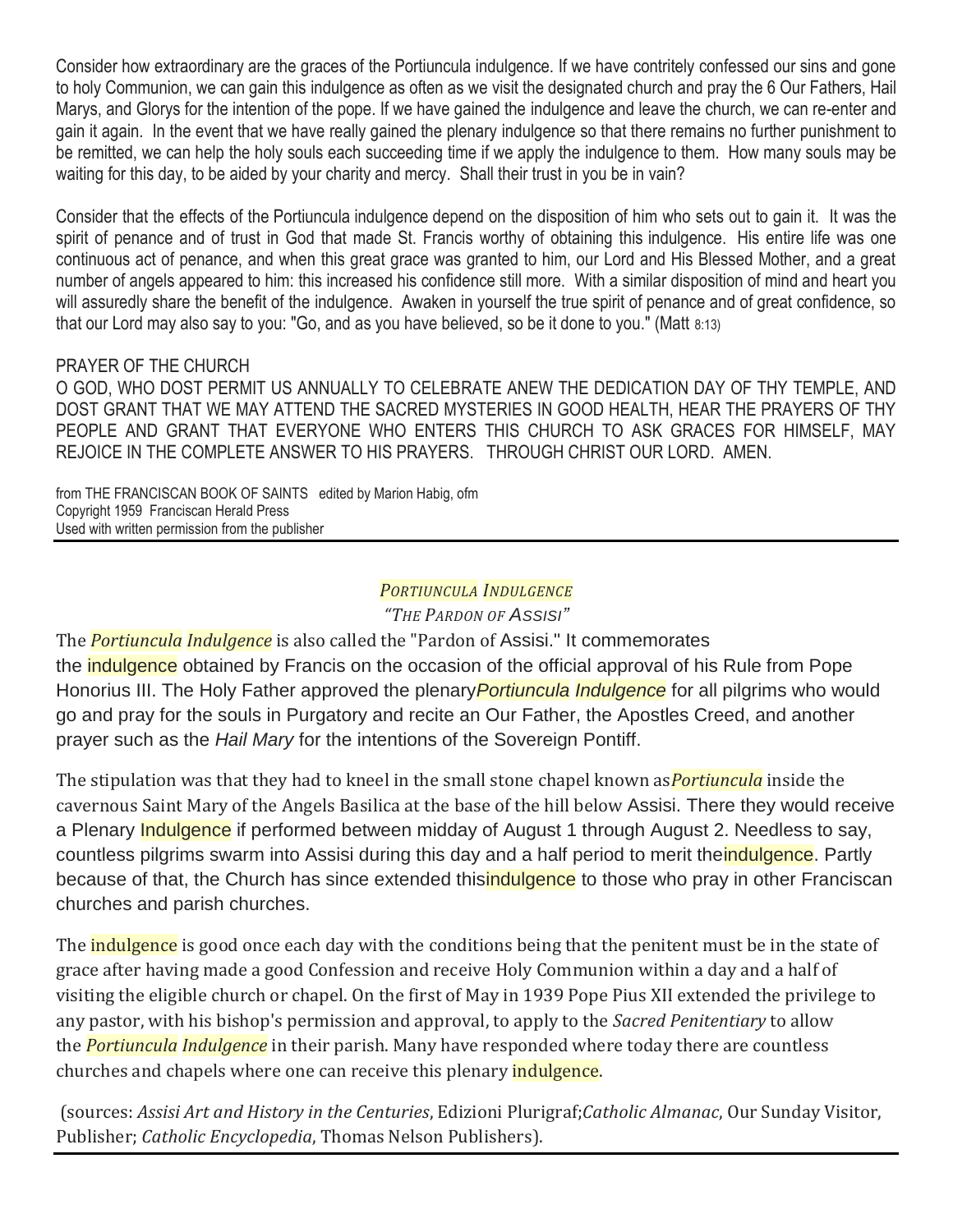The Portiuncula (small portion) refers to the land in Assisi, Italy, that belonged to the Benedictines.

On this land was an old church dedicated to the Virgin Mother of God but abandoned.

The great St. Francis had great devotion to the queen of the world and when he saw that the church was deserted, he began to live there constantly and repair it. He heard that the angels often visited it, so that it was called St. Mary of the Angels.

The Benedictines wanted to give Francis the church but in order to remain faithful to Lady Poverty, Francis rented it from them with the annual compensation of a basket of fish from the Tescio river. Here is where Francis began his service to Christ and His Church. Here Francis founded his Order, received Clare as his spiritual daughter, and where he died commending this spot above all others to the friars.

St. Francis had great love and compassion for everyone.

On a night of July, 1216, Francis was praying in the little church of the **Portiuncula** devoured by love for God and a thirst to save souls. He prayed for the forgiveness of sins of mankind. Suddenly a brilliant light shone all around. In great splendor Jesus and Mary appeared in the midst of a dazzling cloud surrounded by a multitude of radiant angels.

Out of fear and reverence, St. Francis adored Our Lord prostrate upon the ground.

Then Jesus said to him: "Francis you are very zealous for the good of souls. Ask me what you want for their salvation." St. Francis was rapt in ecstasy before Jesus.

When he regained his courage he said:

"Lord, I a miserable sinner beg You to concede an *indulgence* to all those who enter this church, who are truly contrite and have confessed their sins. And I beg Blessed Mary, your Mother, intercessor of man, that she intercede on behalf of this grace."

Our Lady at once began to beseech her son on behalf of Francis. Jesus answered:

"It is a very great thing that which you ask Me; but you are worthy of even greater things, Friar Francis, and greater things you will have. So I accept your request, but I want you to go to my Vicar, to whom I have given the power to bind and loose in Heaven and on earth, to ask him on my behalf for this **indulgence**."

With one of his companions, Francis hastened to Pope Honorius III and prostrate implored him to proclaim that every one visiting the church and confessing their sins with a contrite heart would be as pure from all sin and punishments as he was immediately after baptism. The Pope granted this petition. This *indulgence* has been extended to all parish churches throughout the world.

The date was set from vespers of the first of August until sundown on the second of August, the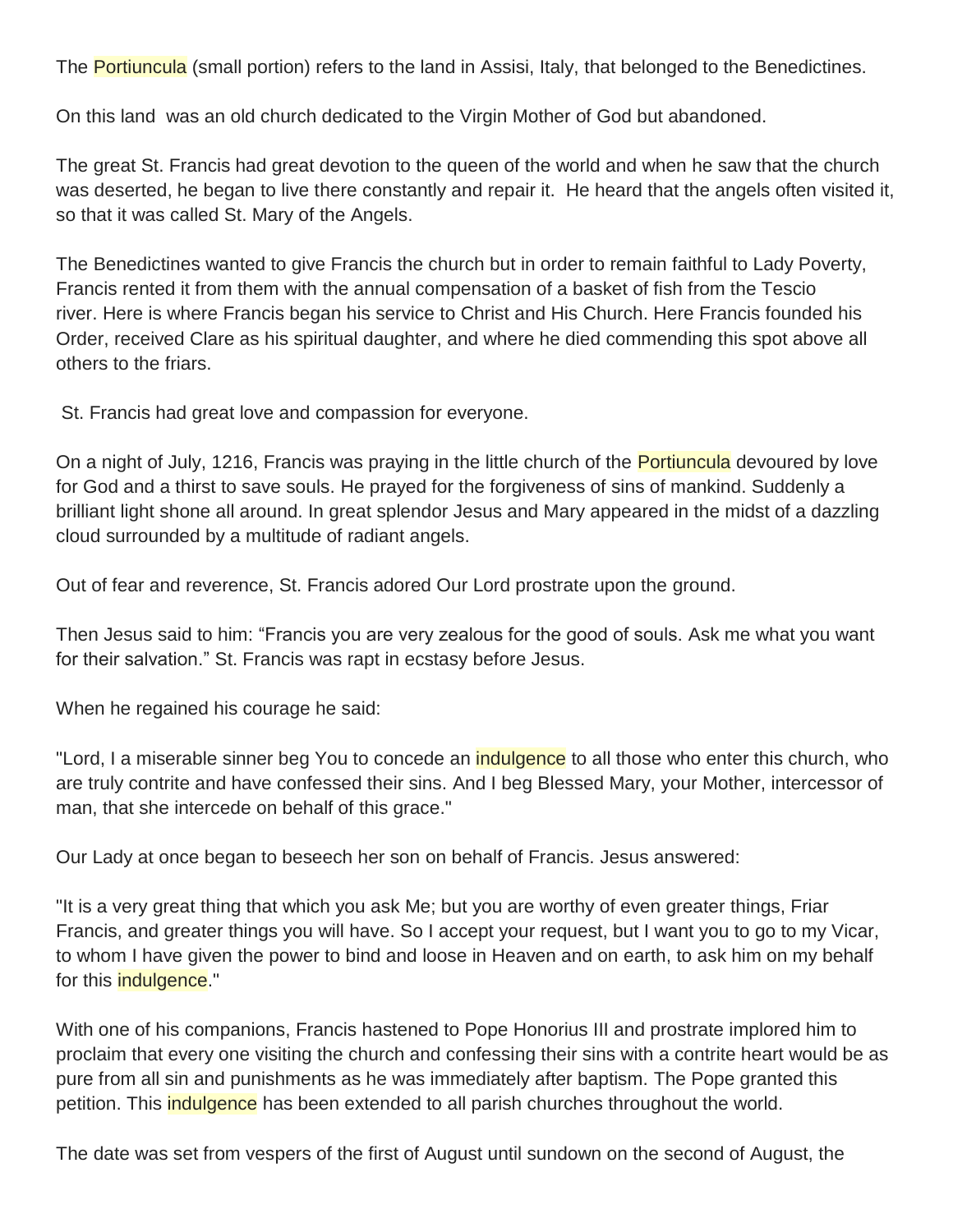Feast of Our Lady of the Angels. It is said that St. Francis was given this day by Our Lord because the Feast of the Chains of St. Peter celebrated on August first is the day Peter was released from prison and his chains removed. This is an extraordinary demonstration of God's mercy in removing the chains of sin from those who devoutly and faithfully seek to gain the *indulgence* by completing its requirements.

The conditions to obtain the Plenary Indulgence of the Forgiveness of Assisi is (for oneself or for a departed soul) as follows:

- -- Sacramental Confession to be in God's grace (during eight days before or after.)
- -- Participation in the Holy Mass and Eucharist
- -- Recitation of The Apostles Creed, Our Father and a prayer for the Pope's Intention.

The **Portiuncula Indulgence** is a grace not to miss not only for yourself but for the many suffering souls in Purgatory.

Mark your calendar for the Feast of Our Lady of the Angels beginning on the First of August to August 2.

Tell everyone of the magnitude of this gift. Once again, we see the unfathomable Divine Mercy of God.

In the words of St. Francis: O my Brothers and Sisters, I want you all to go to Heaven!

## *THE PORTIUNCULA INDULGENCE***: Our Lady Queen of the Angels by Diana Serra Cary**

### **The origin of the Portiuncula Indulgence has been lost in the haze of centuries just as the origin of the chapel itself.**

The first written document we have regarding this **indulgence** is dated October 31, 1277, some sixty years after the **indulgence** is said to have been granted. As a result, many different accounts have come down to us purporting to relate the vision of St. Francis and the way in which the Pope consented to grant this *indulgence*. Each author seems to relate a different version that St. Francis beheld. However, although the accounts differ in details, in substance they are the same. The one we present here is the one accepted by Jorgensen in his *Life of St. Francis.*

One time when Francis was kneeling in prayer before the image of Our Lady, he seemed to behold men and women from every corner of the world converging upon this obscure little chapel in the Umbrian forest. He had been praying for the forgiveness of the sins of mankind when suddenly the dark interior seemed illumined by the light of a million candles. Jesus and Mary appeared in the midst of a dazzling cloud of angels, and he heard a voice that fell like music on his soul, "What do you wish me to do to help poor sinners?" Francis hardly knew how to answer, but suddenly the words came tumbling out and he asked the Lord to grant a full pardon to all who came to visit the church of **Portiuncula** and made a good confession. It then seemed that Jesus was in favor of this. He turned smilingly to His Mother and she, in turn, nodded to St. Francis and smiled.